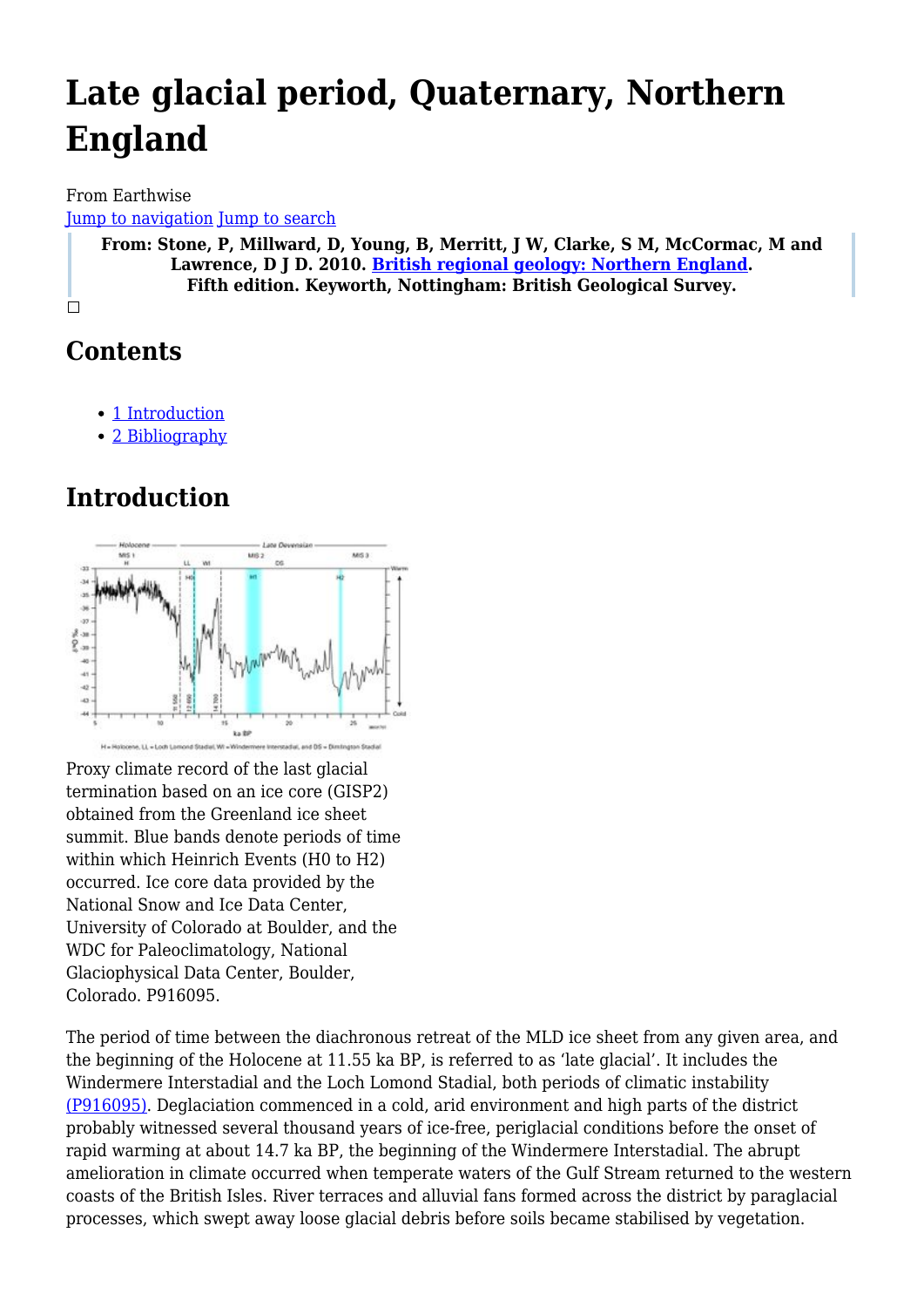Masses of ice buried within glacigenic sediments during all phases of the MLD glaciation melted out relatively slowly to form kettleholes.

Organic sequences preserved within kettleholes may contain pollen, spores and the remains of beetles and midges, and hence provide a valuable record of environmental change: good examples have been described near St Bees and from the Isle of Man. Sediment cores from lake basins and bogs also provide extensive records into the Holocene, with notable results recorded from Windermere in Cumbria and Hawes Water in north Lancashire, from Blelham Bog south of Ambleside, and from Bolton Fell and Walton Moss north of Brampton. The lake basins in particular demonstrate the classic 'tripartite' late-glacial sequence: cold stage clastic deposits overlain by organic or carbonate-rich interstadial material, overlain by clastic sediment representing the Loch Lomond Stadial. At the start of the interstadial in northern England, summer temperatures rose by 7ºC within a decade or so, peaking at about 18ºC. Freshly deglaciated ground was first colonised by a pioneer vegetation of open-habitat, Alpine species, followed by the immigration of crowberry heath, juniper and dwarf varieties of birch and willow. Eventually, open birch woodland developed with juniper and isolated stands of Scots pine locally. An oscillatory climatic deterioration occurred throughout the Windermere Interstadial [\(P916095\)](http://earthwise.bgs.ac.uk/images/c/ca/P916095.jpg) and it is possible that glaciers had already started to build up in the Cumbrian mountains before more sustained cooling began at about 13 ka BP. Giant deer flourished during the interstadial, but then became extinct.

The Gulf Stream current retreated rapidly to the latitude of northern Portugal at 12.65 ka BP, heralding the start of the Loch Lomond Stadial. Summer temperature across northern England declined to an average of about 11.5ºC and a tundra environment became ubiquitous. Only plant communities tolerant of the Arctic conditions were able to colonise the unstable soils. The stadial witnessed the demise of large herbivores, including the woolly mammoth and woolly rhinoceros, but the role of hunting by Upper Palaeolithic man in the extinctions is still uncertain.

Periglacial processes destroyed the immature soils that had developed during the Windermere Interstadial, creating a range of rubbly deposits collectively known as 'head' that are especially well developed in the Howgill Fells and Cheviot Hills. There was extensive development of permafrost and ground ice, the latter melting to create fossil ice wedge casts and pingos (circular depressions) in lowland areas, particularly within spreads of glaciofluvial sand and gravel. Polygonal networks of ice wedge casts developed within the glaciolacustrine deposits of Millfield Plain. Both fluvial and debris-flow activity was enhanced, especially during springtime snowmelts, and slopes were particularly prone to failure. The sand and gravel that underlies the loamy floodplain alluvium in many of the larger valleys was probably deposited from braided rivers during the stadial.

Fossil periglacial features are widespread, particularly on slopes where intermittent viscous flow of seasonally thawed soils (gelifluction) has occurred. On steep, upland slopes, tear- shaped gelifluction lobes have been washed out to form arcuate lobes of boulders. The lower slopes of valleys and headwater basins commonly take the form of smooth, gently sloping gelifluction terraces that terminate in bluffs along the streams. The periglacial climate was particularly severe in upland areas, causing many rock falls and producing abundant frost-shattered rock. Many areas of talus formed during the stadial though most have since become inactive and vegetated: examples include the impressive Wasdale Screes in the Lake District and the block screes below crags of the Whin Sill and Carboniferous sandstone in Northumberland. Granite tors, and some of thermally metamorphosed andesite, formed on Cheviot hilltops. Blockfields and blanket head formed above about 600 m OD in the north Pennines, commonly displaying large-scale patterned ground composed of polygons and stripes.

At least 64 glaciers are thought to have existed in the Lake District during the Loch Lomond Stadial, mostly small ones on the north-eastern sides of summits and ridges, but probably including some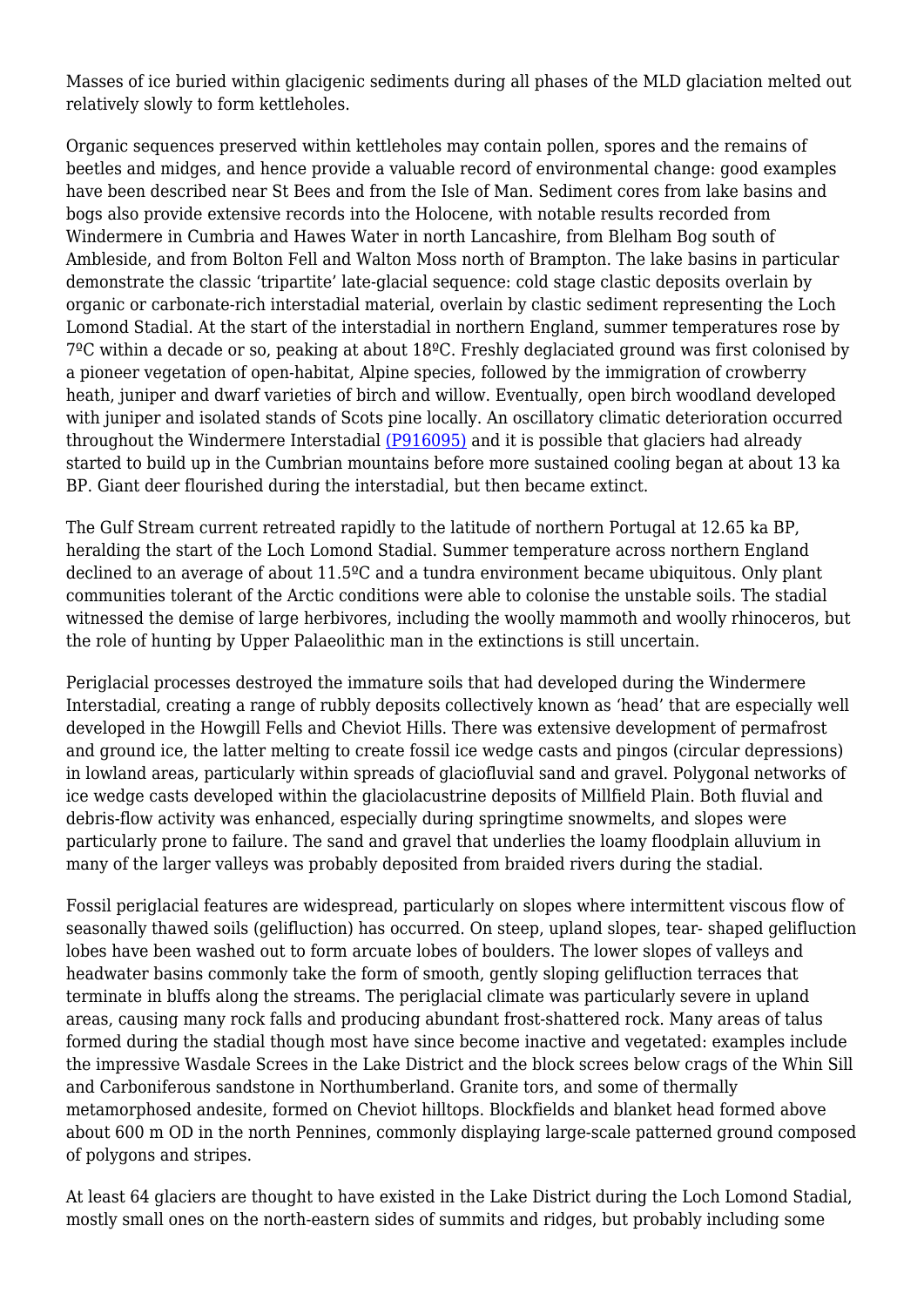plateau icefields with outlet glaciers. The central Lake District boasts the most extensive suite of glacial landforms, typified by the magnificent cirques and arêtes of Helvellyn. Small glaciers are also thought to have occurred beneath the scarp of Cronkley Scar (NY 840 294) in Teesdale, and within the Cheviot Hills at The Bizzle (NT 920 220). The Isle of Man apparently remained unglaciated. Fresh hummocky deposits in some of the cirque-shaped valleys along the western fault scarp of the northern Pennines have been interpreted as moraines formed during the stadial, but are more likely to result from rotational landslides. Landslides were widely initiated during the late-glacial period, especially during ice sheet deglaciation, when glacially oversteepened slopes became unstable; they are considered further in Chapter 12.

### **Bibliography**

Boardman, J (editor). 1981. *Field Guide to Eastern Cumbria*. (Brighton: Quaternary Research Association.)

Boardman, J, and Walden, J (editors). 1994. *The Quaternary of Cumbria: Field Guide*. (Oxford: Quaternary Research Association.)

Bowen, D Q (editor). 1999. A revised correlation of the Quaternary deposits in the British Isles. *Geological Society of London Special Report*, No. 23.

Bridgland, D R, Horton, B P, and Innes, J B. 1999. *The Quaternary of north-east England: Field Guide*. (London: Quaternary Research Association.)

Chiverrell, R C, Plater, A J, and Thomas, G S P. 2004. *The Quaternary of the Isle of Man and North West England: Field Guide*. (London: Quaternary Research Association.)

Ehlers, J, Gibbard, P L, and Rose, J (editors). 1991. *Glacial deposits in Great Britain and Ireland*. (Rotterdam: Balkema.)

Huddart, D, and Glasser, N F. 2002. Quaternary of Northern England. *Geological Conservation Review Series*, No. 25. (Peterborough: Joint Nature Conservation Committee.)

Hughes, D P, Mauquoy, D, Barber, K E, and Langdon, P. 2000. Mire-development pathways and palaeoclimatic records from a full Holocene peat archive at Walton Moss, Cumbria, England. *The Holocene*, Vol. 10, 465–479.

Lambeck, K, and Purcell, A P. 2001. Sea-level change in the Irish Sea since the Last Glacial Maximum: constraints from isostatic modelling. *Journal of Quaternary Science*, Vol. 16, 497–506.

McMillan, A A, Hamblin, R J O, and Merritt, J W. 2004. An overview of the lithostratigraphical framework for Quaternary and Neogene deposits of Great Britain (Onshore). *British Geological Survey Research Report*, RR/04/04.

Merritt, J W, and Auton, C A. 2000. An outline of the lithostratigraphy and depositional history of Quaternary deposits in the Sellafield district, west Cumbria. *Proceedings of the Yorkshire Geological Society*, Vol. 53, 129–154.

Shennan, I, and Andrews, J. (editors). 2000. Holocene land–ocean interaction and environmental change around the North Sea. *Geological Society of London Special Publication*, No. 166.

Zong, Y, and Tooley, M J. 1996. Holocene sea-level changes and crustal movements in Morecambe Bay, northwest England. *Journal of Quaternary Science*, Vol. 11, 43–58.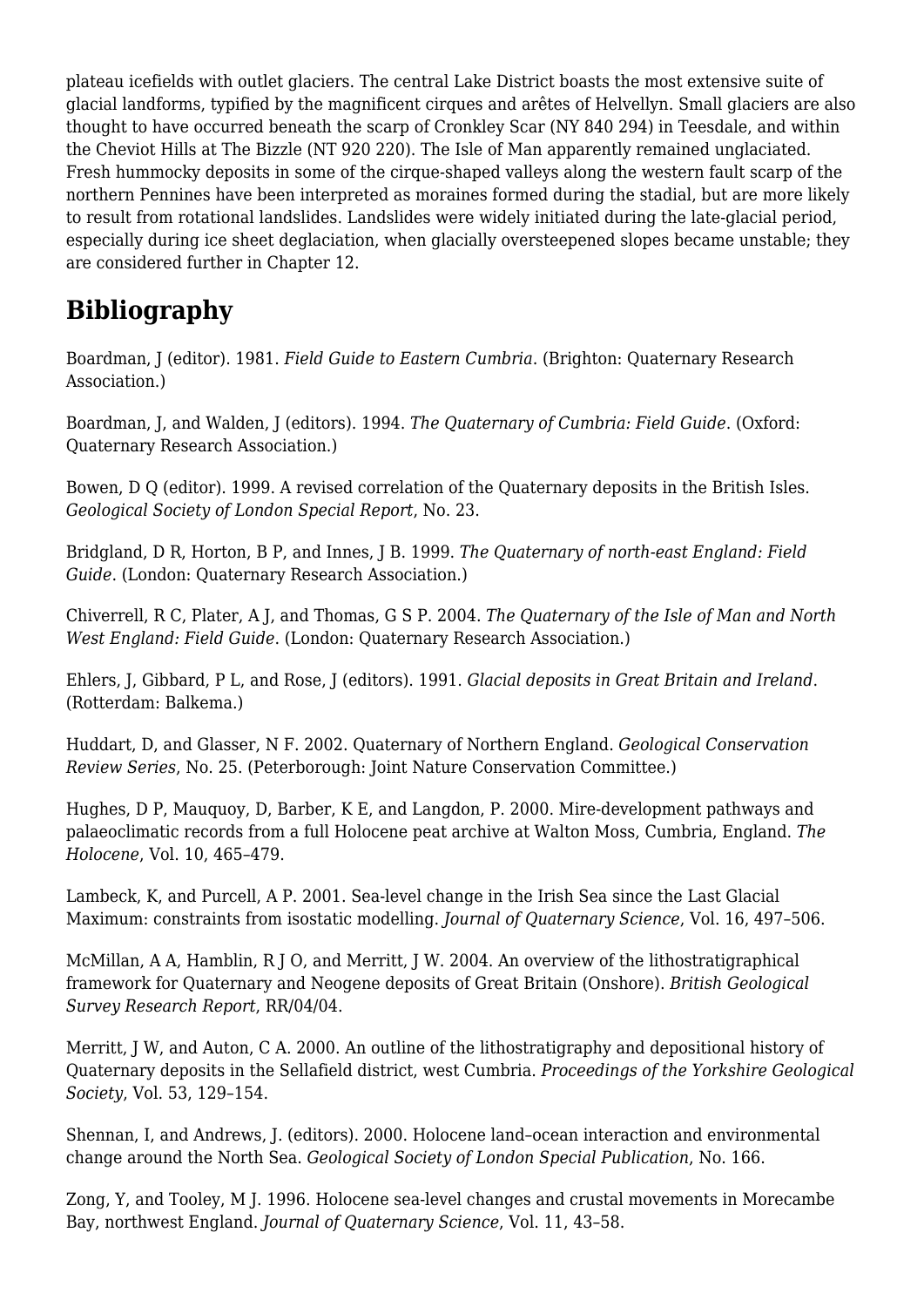Retrieved from

'[http://earthwise.bgs.ac.uk/index.php?title=Late\\_glacial\\_period,\\_Quaternary,\\_Northern\\_England&old](http://earthwise.bgs.ac.uk/index.php?title=Late_glacial_period,_Quaternary,_Northern_England&oldid=28157) [id=28157'](http://earthwise.bgs.ac.uk/index.php?title=Late_glacial_period,_Quaternary,_Northern_England&oldid=28157) [Category](http://earthwise.bgs.ac.uk/index.php/Special:Categories):

• [Northern England](http://earthwise.bgs.ac.uk/index.php/Category:Northern_England)

### **Navigation menu**

#### **Personal tools**

- Not logged in
- [Talk](http://earthwise.bgs.ac.uk/index.php/Special:MyTalk)
- [Contributions](http://earthwise.bgs.ac.uk/index.php/Special:MyContributions)
- [Log in](http://earthwise.bgs.ac.uk/index.php?title=Special:UserLogin&returnto=Late+glacial+period%2C+Quaternary%2C+Northern+England&returntoquery=action%3Dmpdf)
- [Request account](http://earthwise.bgs.ac.uk/index.php/Special:RequestAccount)

#### **Namespaces**

- [Page](http://earthwise.bgs.ac.uk/index.php/Late_glacial_period,_Quaternary,_Northern_England)
- [Discussion](http://earthwise.bgs.ac.uk/index.php?title=Talk:Late_glacial_period,_Quaternary,_Northern_England&action=edit&redlink=1)

 $\overline{\phantom{a}}$ 

#### **Variants**

#### **Views**

- [Read](http://earthwise.bgs.ac.uk/index.php/Late_glacial_period,_Quaternary,_Northern_England)
- [Edit](http://earthwise.bgs.ac.uk/index.php?title=Late_glacial_period,_Quaternary,_Northern_England&action=edit)
- [View history](http://earthwise.bgs.ac.uk/index.php?title=Late_glacial_period,_Quaternary,_Northern_England&action=history)
- [PDF Export](http://earthwise.bgs.ac.uk/index.php?title=Late_glacial_period,_Quaternary,_Northern_England&action=mpdf)

 $\Box$ 

#### **More**

#### **Search**

Search  $\parallel$  Go

#### **Navigation**

- [Main page](http://earthwise.bgs.ac.uk/index.php/Main_Page)
- [Recent changes](http://earthwise.bgs.ac.uk/index.php/Special:RecentChanges)
- [Random page](http://earthwise.bgs.ac.uk/index.php/Special:Random)
- [Help about MediaWiki](https://www.mediawiki.org/wiki/Special:MyLanguage/Help:Contents)